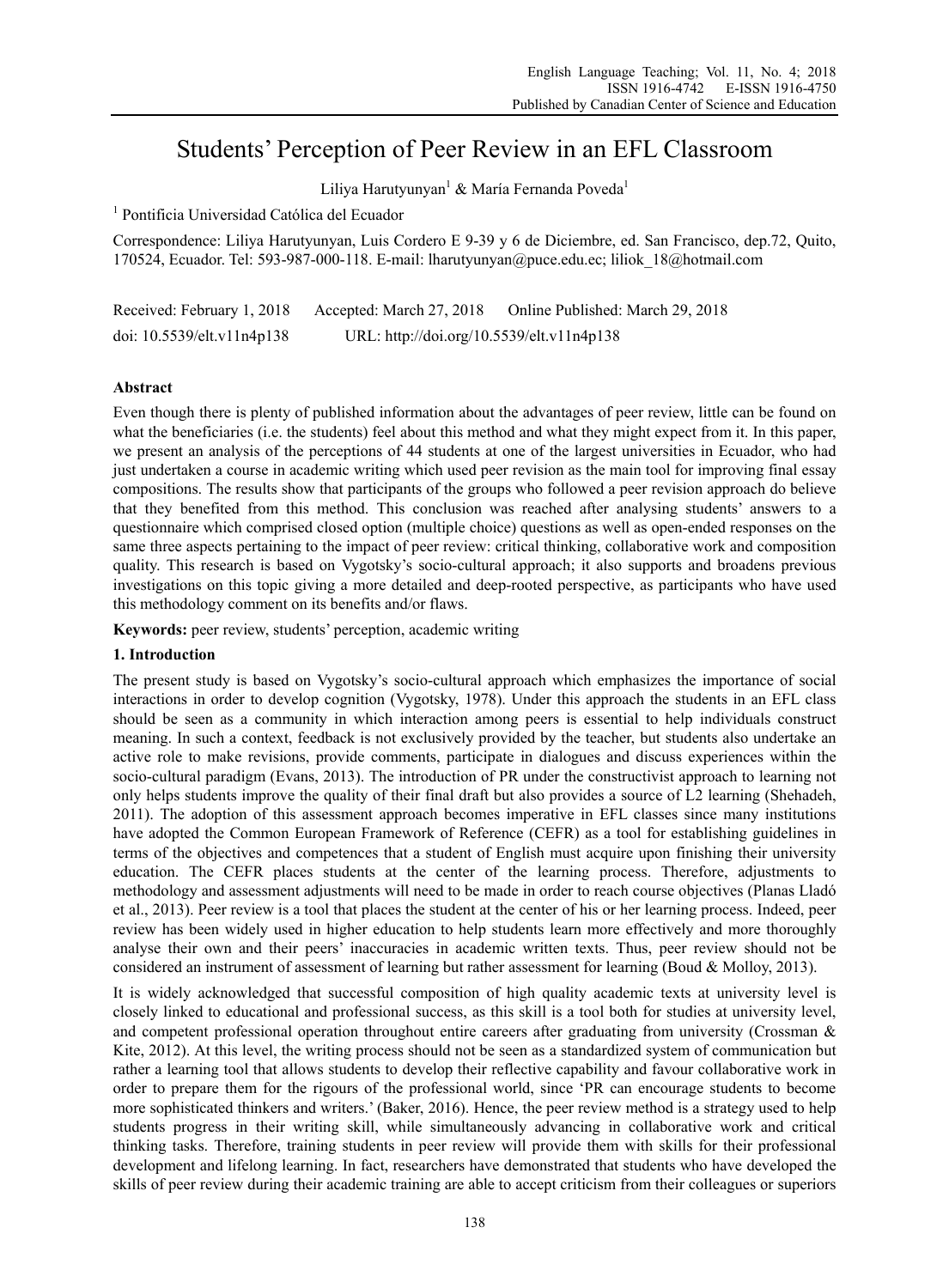and learn to judge more fairly the quality of a peer's work (Planas Lladó et al., 2013).

There is abundant information about the Peer Review methodology (PR) and its advantages and drawbacks, as much has been published, discussed, and debated on this topic. Moreover, it is a tool that is widely incorporated in language classrooms, as well as in foreign language learning, and EFL teaching has been greatly impacted by it (Hu, 2005; Hanrahan & Isaacs, 2010; Nicol & Macfarlane-Dick, 2006; Topping, 2009). In such classrooms, the traditional role of the instructor to provide feedback is often carried out by peers, who thereby become independent learners, improve their own and their peers' texts, and are bestowed with multiple benefits (Coté, 2014; Yang, 2011; Gielen & De Wever, 2015; Planas et al., 2014). Researchers and professors are strongly convinced that the PR method, when applied as a strategy in a writing classroom, is practical for clarifying learning objectives, criteria, standards and other external reference points. It also helps self-regulation of learning, provides students with high-quality information about their learning processes, and benefits student-student and student-teacher communication, thus guiding teachers in the task of seeking more appropriate ways of teaching, decreasing the gap between current and desirable results, as well as increasing students' motivation and self-esteem (Nicol & Macfarlane-Dick, 2006). Despite all the aforementioned benefits, some drawbacks have been outlined in previous studies. First of all, students may feel they are not qualified to give appropriate feedback. This issue may be even more evident when a low-achieving student is asked to work with a high achiever. Topping (2009) also mentions that the benefits of PR could be invalidated due to the forces of social interaction such as: friendship bonds, enmity, and conformity, among others. However, Gielen and De Wever (2015) acknowledge the fact that students need to develop skills in order to perform their PR role appropriately. They conclude in their study that a practical instructional intervention on the feedback process increases the potential impact of peer assessment and boosts students' learning in higher education. Moreover, explicit instruction for students on the benefits of peer review will positively impact their motivation and level of responsibility, as well as engagement in the task (Topping, 2009).

Nevertheless, students' views are not particularly considered by authors, which would be imperative since learners are assumed to be the main beneficiaries of this process. Despite this, some research investigating second language learners' reactions to collaborative writing claim positive effects on the students in terms of co-operation, critical thinking and composition quality itself (Fernandez Dobao & Blum, 2012; Riazantseva, 2012; Shehadeh, 2011).

This study analyses the perception of three key elements of peer review and their effect and importance from the students' point of view. Critical thinking is fundamental within this process, as learners need to be able to analyze their peers' writing, not just at a linguistic level, but more importantly at a communicative level, and ideally be able to go back to their own writing and make changes stemming from this. The ability to give constructive feedback rather than merely criticizing classmates and receiving critique from peers without feeling offended or misjudged by others are signs of optimal participation in collaborative work, which is integral to any future professional life. Likewise, it is anticipated that PR will lead to improvements in writing throughout the entire process, a fact that cannot be overlooked by undergraduates.

# *1.1 Critical Thinking*

Nowadays, in addition to covering a specific field of knowledge, universities aim to form students with specific competences such as cognitive competences including critical thinking, critical analysis of information, problem solving, and inventing or creating new things. In addition, meta-cognitive competencies such as self-reflection and self-evaluation are prioritized (Birenbarum, 1996). One tool for working towards these objectives is peer review which contributes to the development of critical thinking in students (Hanrahan & Isaacs, 2010; Douchy, et al., 1999; Cheng, 2009; Kosheleva, 2010). Directed peer review may improve written ability together with the corresponding development of essential skills such as critical thinking. (Crossman & Kite, 2012; Kim, 2015; Hammond, 1999)

# *1.2 Collaborative Work*

According to the socio-cultural theory of mind, learning a second language can only occur through interaction. Thus, learning a language is a socially situated activity (Vygotsky, 1978). For this reason, Hodges (2002) goes so far as to claim that students should learn to write collaboratively with teachers and peers before they become autonomous writers (Hodges, 2002). Fernandez and Dabao (2013) concluded in their study that collaboration, solution of language-related problems, and even the construction of new knowledge are greatly advanced through collaborative writing.

Furthermore, to achieve optimum outcomes in peer review methods, students need to communicate and share ideas, mastering their ability to confidently provide and objectively receive constructive feedback. As such,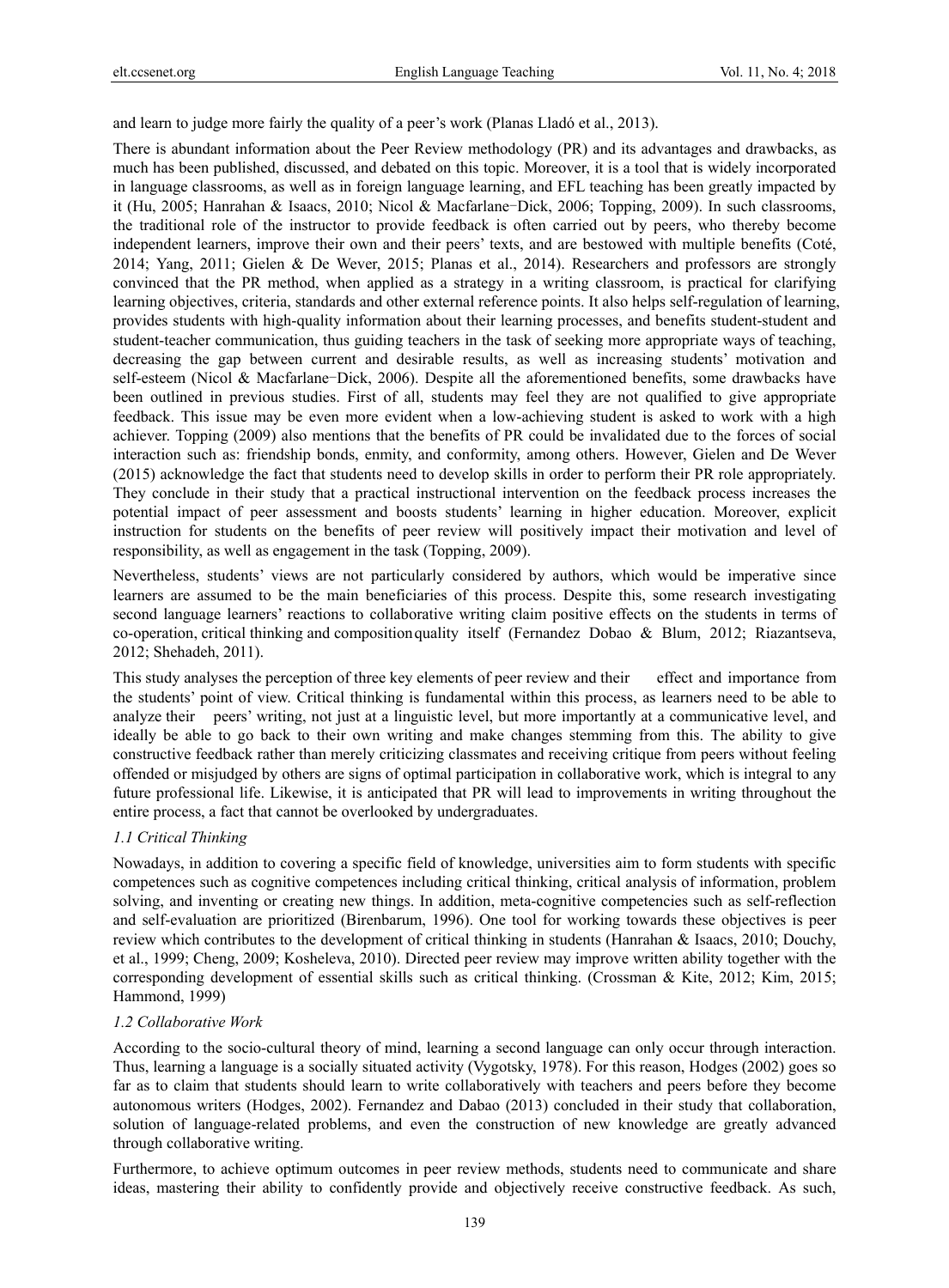collaborative work is an essential element within this process. Peer review is beneficial for students: it improves motivation, socialization and communication skills (Crossman & Kite, 2012; Hanrahan & Isaacs, 2010). Peer review activities are not only important at the brainstorming level, but throughout the whole writing process. (Fernandez Dobao & Blum, 2012) Collaborative writing activities expand students' academic writing competences and motivate more independent learning (Wigglesworth & Storch, 2012). Another benefit of this process is that peers can mutually ensure that no kind of inadvertent plagiarism is used in their writing (Thomas, 2014). Consequently, well-structured and correctly-scaffolded peer review tasks can help students to develop collaborative skills in order to work jointly on a common goal, increase creativity, autonomy and motivation, and even promote deeper learning.

In this study, the term collaborative work is used to refer to the ability of all members of the group to give and receive constructive feedback through a dialogue and improve each individual's essay, rather than writing one joint essay each group.

#### *1.3 Composition Quality*

'There is substantial evidence that peer assessment can result in improvements in the effectiveness and quality of learning, which are at least as good as gains from teacher assessment, especially in relation to writing.' (Topping, 2009) During peer review practice, students evaluate the products or performance of equal-status others, aiming toward better-quality writing. (Crossman & Kite, 2012) Despite some drawbacks, the peer review practice has been proven to have a positive effect on students' quality of texts, which is the very essence of the peer review method (Deni & Zainal, 2011). Text quality is positively affected by collaborative dialogue (Shehadeh, 2011; Martin & Provost, 2014; Baker, 2016; Fernandez Dobao & Blum, 2012; Wigglesworth & Storch, 2012). Several studies have emphasized the positive influence that peer review has on the quality of production. In their study, Kuikken and Vedder (2002) demonstrate that collaborative dialogues have a positive effect on the text quality in L2. These researchers notice that students involved in this practice gain more language awareness and, as consequence, are able to deepen their understanding of lexical patterns and grammar rules. They also state that dialogues with peers may consolidate students' previous language knowledge. Storch (2005) concludes that when students work in pairs their texts are shorter but more complex than when students work individually. She concludes that pairs seem to fulfil the task more competently. Also, Shehadeh (2011) reports that collaborative writing has a positive impact on text production. His statistical analysis reveals that the areas of content, organization and vocabulary receive greater benefit than the areas of mechanics and grammar. Finally, Crossman and Kite (2012) report that once students had handed in their final draft, a clear improvement was noticeable in the following areas: support, audience focus, writing conventions, and organization. Provided that teachers lead their students through the entire process, peer review can certainly improve learners' writing quality (Hu, 2005). Throughout the peer review process the quality of students' writing gradually improves (Cheng, 2009).

Even though tutors often express doubts about learners' abilities in peer-assessment, students generally show reasonable insight into their peers' achievements (Evans, 2013). Furthermore, students declare that this method helps them to think and learn more, (Douchy et al., 1999) and involving them in this process is a very positive and well-founded practice, which also assesses progress in writing skill (Douchy et al., 1999; Topping, 2009) Peer-assessment allows students to get involved in a challenging activity and to widen their understanding of the subject (Planas et al., 2013) Overall, students showed a positive reaction towards collaborative prewriting activities, which helped them to better understand the task, its audience and purpose (Neumann & McDonough, 2015). Some learners are forced to reanalyse what they have previously written after it is reviewed by their partners (Coté, 2014). Students registered positive feedback on all six processes for externalizing knowledge: modelling, coaching, scaffolding, articulation, reflection and exploration (Yang, 2011).

#### *1.4 Research Questions*

The authors' response to the aforementioned points, was to frame four key questions for the current paper:

*• After undergoing the peer review process, do students agree that it helped them to improve their collaborative work competence?* 

- *Is peer review regarded by students to be a tool fomenting critical thinking skills?*
- *Do students perceive the peer review method as useful in the development of academic writing skills?*
- *Do learners recognise this method to be of equal importance as professors and researchers do?*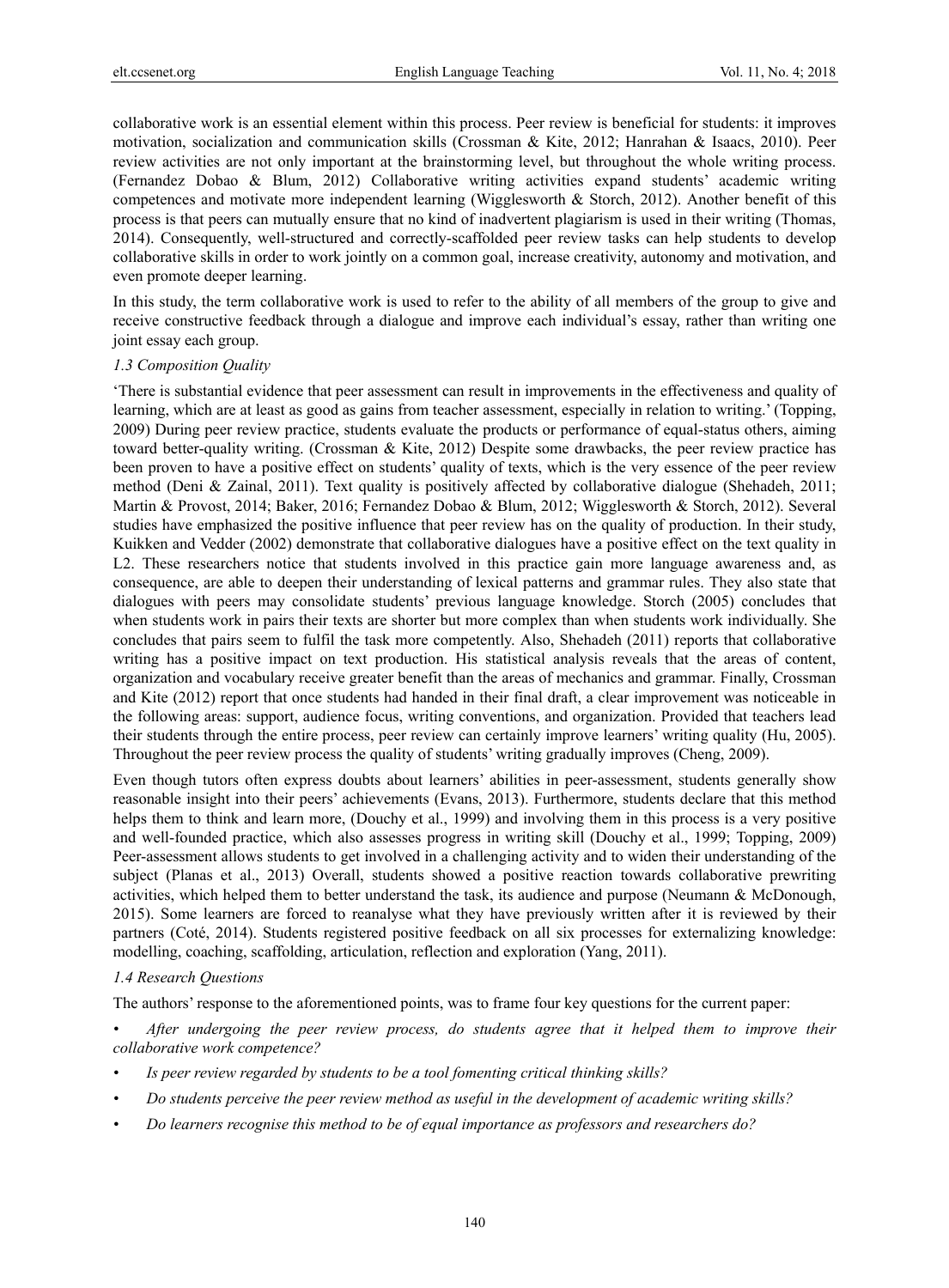# **2. Method**

# *2.1 Participants*

The participants in this investigation were 68 students (32 men and 36 women) studying English at Pontifical Catholic University of Ecuador (PUCE), located in Quito, during 2 semesters of 2016-2017 academic year. The groups in each semester were divided randomly into two groups with the same number of students in each: control (34 students) and experimental groups (34 students), where PR was worked out with experimental groups only. Control groups completed all the tasks without undergoing PR process. They had reached levels 7 and 8 of the programme (a B2 level according to the Common European Framework of Reference for Languages) and were registered in 4 different groups (level 8-10 students in each). (Students reach these levels after passing all previous levels at the university or after getting a satisfactory score for these levels after a standard English ubication test). Additionally, the results of 10 participants (academic and administrative personnel of the same university) of an extensive course (4 men and 6 women), which was designed similarly, were analysed. This study examined the perception of total 44 participants; the overall sample is of 78 partakers.

## *2.2 Course*

Development of Academic Writing (AW) skills through the PR tool was taught in parallel with the main subject (an English language course) offered by the university twice a semester over approximately 2 months. Generally on this main course, the four language skills are developed: listening, reading, speaking and writing. In addition, grammar and vocabulary are introduced for level B2 using a Cambridge University Press coursebook called Empower (Doff et al., 2016). Furthermore, in order to allow students to write an argumentative essay, a documentary is presented about a controversial issue portraying human rights issues, unequal living- and working conditions, industrial pollution, diseases that result from pollution, or environmental damage caused by the textile industry, among other topics. After watching the documentary, reading articles, reflecting on the topic and participating in classroom discussion, students were guided through worksheets and peer review to write an argumentative essay emphatically expressing their point of view on the subject. The main goal of the peer review sheets was not to evaluate their peers, but to provide students with constructive feedback in order to help their classmates achieve more favourable outcomes in their final written essay. Students were told to do so at the beginning of the course, an instruction which was repeated several times by the professor over the duration of the course and before each peer review worksheet was handed in.

#### *2.3 Instruments*

# 2.3.1 Academic Writing Guide

A 100+ page guide for academic writing and peer review created by this project's professor-investigators was given to students to introduce the peer review tool and train them in academic argumentative essay writing. This booklet is completely in English and includes a description of academic writing at university level and peer review as a tool for developing critical thinking, collaborative work and improving the quality of essays in English, as well as some structure and vocabulary exercises to train learners in this process. The guide also outlines four different types of essay (descriptive, expository, argumentative and application) although time limitations meant only the argumentative essay was actively worked through on this occasion.

#### 2.3.2 Academic Writing Worksheets

These worksheets were designed by the professor-investigators and included: (1) prewriting activities (listing), divided into pros, cons and other relevant information, followed by (2) a thesis statement for the argumentative essay, (3) an outline worksheet, (4) introduction and conclusion, (5) first draft, (6) second draft, and (7) final version.

# 2.3.3 Peer Review Worksheets

The peer review worksheets on each activity (thesis statement, outline, introduction, conclusion, first draft, second draft) were given out. These worksheets are specifically task-oriented, asking peer reviewers for written responses on both the worksheet and the copy of their author's essay.

# 2.3.4 Questionnaires

Three questionnaires were generated asking for students' opinions of the PR course and its effects. As anonymity is claimed to be a more objective tool (Coté, 2014), it was decided to apply it also in the questionnaire and final course feedback, and students handed in their papers without names on them. Each questionnaire consisted of 10 questions, with the students first answering a closed question (multiple choice) and then expanding their response in more detail and explaining it (See ANNEXES for details).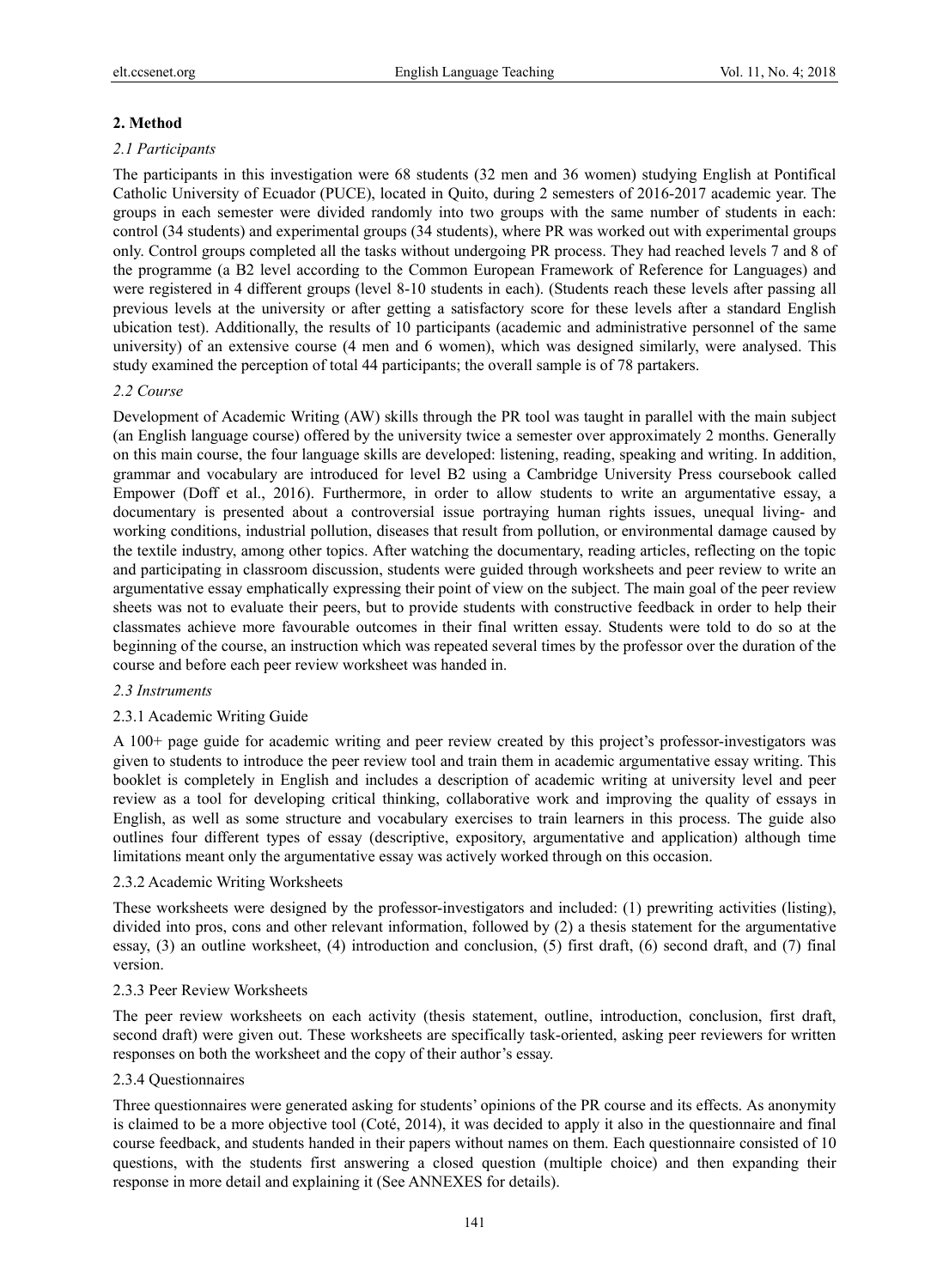There are 4 closed answers as options to choose from: a. totally agree, b. somewhat agree, c. somewhat disagree, d. disagree. After choosing one of these options the students had to justify their response.

## 2.3.5 Peer Review Process

This empirical-comparative study was carried out with 4 groups (2 experimental and 2 control groups), each undergoing the same process including thesis statement, outline, introduction, conclusion, first draft, and second draft writing activities. However, only the experimental groups used the PR tool and filled in the worksheets. In each experimental class after explaining the PR process which would be followed, the professor asked students to get into pairs. The students were allowed to choose their partner, and most pairing decisions were based on friendship or affinity. All students were accompanied by the same partner throughout, i.e. reviewed the same author's writings, and were reviewed by the same person whose work they were reviewing.

## 2.3.6 Evaluation of Texts and Drafts

This process involved an evaluation system for the final paper which was designed and presented by professor-investigators based on an analytical scale from Jacobs (1981) and for the first and second draft based on the Common European Framework of Reference for Languages (CEFR). The rubric forms considered: (1) content relevance and adequacy, (2) compositional organization, (3) cohesion, (4) appropriacy of vocabulary for purpose, (5) language use, and (6) mechanics. Mistakes found in writing samples were corrected and coded by the researchers and research assistants in order to analyse any differences between the prewriting activities and the first draft, as well as between the first draft and the final outcome of each student. These coded errors were grouped into the following categories: grammar, vocabulary and mechanics on one hand, and communicative competence on the other.

## 2.3.7 Others

(1) Observations were carried out by professors and two linguistics students who formed part of this project. In addition (2) feedback was given to the professor, and (3) about the course. Students were asked to write an argumentative essay (500-700 words) with the following structure: first paragraph - introduction, second paragraph - body paragraph 1 (argument), third -body paragraph 2 (counterargument), and fourth - conclusion. The structure of each paragraph was given and explained (5-8 sentences each). The individual set of papers for project for each student resulted in 6 writing and pre-writing activities and 5 activities on Peer Review.

#### **3. Results**

Overall for the report and its interpretation 1320 numerical points are considered in this research paper (440 for collaborative learning, 440 for critical thinking, and 440 for quality of the argumentative essay composition). Below, the points for response are listed with four options - A, B, C, and D - where A means totally agree, Bsomewhat agree, C-somewhat disagree, and D- disagree. After each of these, the corresponding open-ended answers are reproduced.

#### *3.1 Collaborative Learning*

Collaborative learning is one of the essential aspects to be examined in the studies of PR tool (Shehadeh, 2011; Wigglesworth & Storch, 2012), as it is not straightforward to work in pairs or groups, to agree on various aspects, nor to give and receive feedback. This research investigation uncovered the following.



Collaborative learning indicators show a very high degree of acceptance and a positive attitude to PR, with 80% of students reporting a preference for working in groups and having enjoyed the process. Fewer than 20% of students expressed the opinion that collaborative learning was of little use, while almost 90% claimed they respected their peers and showed their classmates great respect, which is probably the reason why the great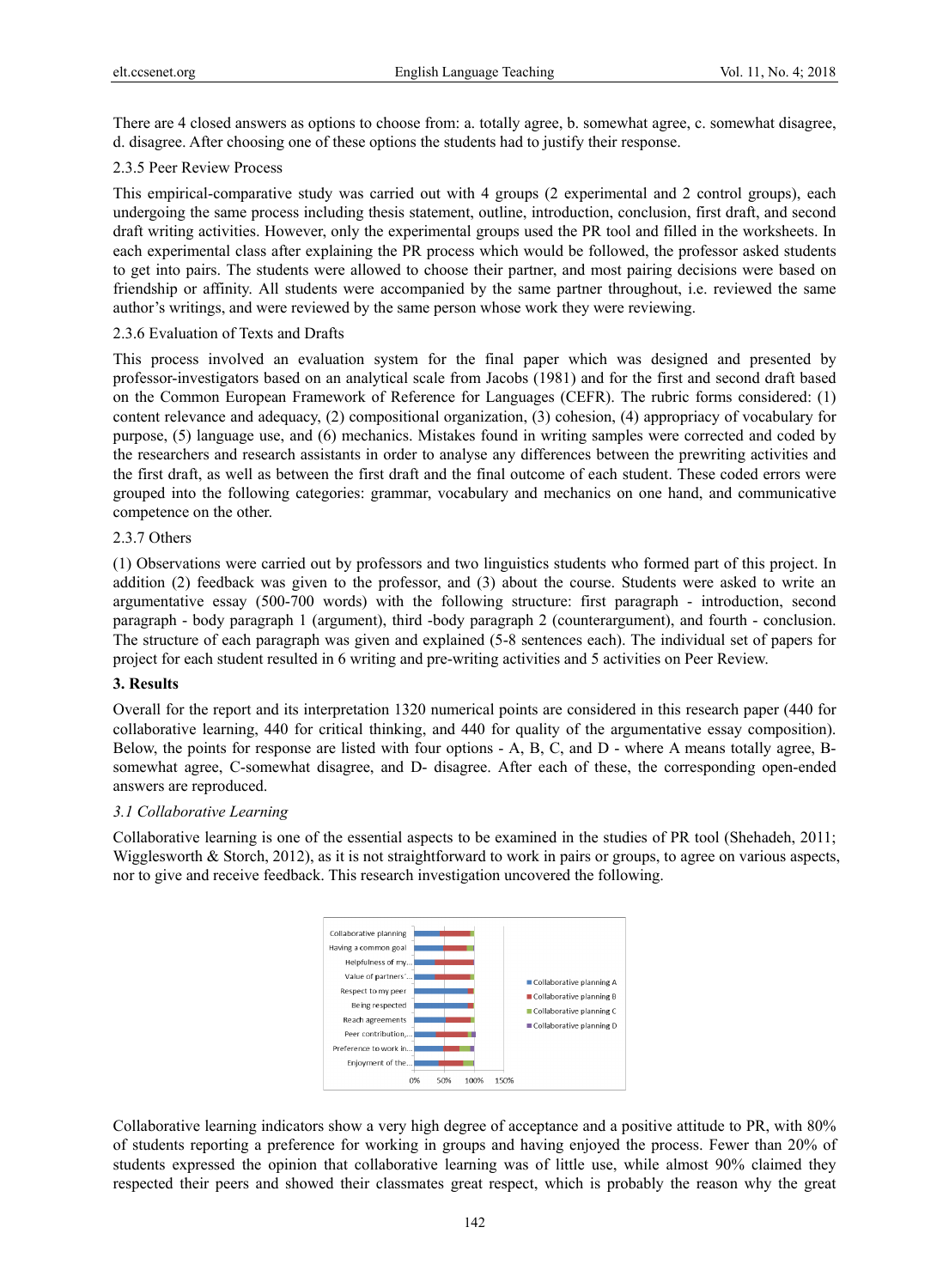majority of them declared that they would rather work in pairs or small groups than alone.

As a suggestion for further research in this area, qualitative follow up work could be undertaken with the 20% of students whose responses were less positive, and may reveal differences in learning styles.)

| Collaborative planning           |              |                |               |          |
|----------------------------------|--------------|----------------|---------------|----------|
|                                  | $\mathbf{A}$ | B              | $\mathcal{C}$ | D        |
| Collaborative planning           | 19           | 22             | 3             | $\theta$ |
| Having a common goal             | 21           | 17             | 5             |          |
| Helpfulness of my feedback       | 15           | 28             | $\mathbf{0}$  |          |
| Value of partners' feedback      | 15           | 26             | 3             | $\theta$ |
| Respect to my peer               | 39           | $\overline{4}$ |               | $\theta$ |
| Being respected                  | 39           | $\overline{4}$ |               | $\theta$ |
| Reach agreements                 | 23           | 18             | 3             | $\theta$ |
| Peer contribution, understand AW | 16           | 23             | 3             | 2        |
| Preference to work in pairs      | 21           | 12             | 8             | 3        |
| Enjoyment of the process         | 18           | 18             | 7             |          |

(1). Students' comments: a. It (planning outlines for future written assignments together) has been a real help in improving my writing. b. It helped me to discover a better way to write the final essay. c. The interaction with my partner was useful in refining the outcome.

(2). Students' comments: a. Sometimes we do, but at other times we do not. b. I think working with a partner was really important because through this process we were able to see how other people may feel about our work, and may even help us to improve the work. c. Even though working with a partner kind of helps, we had such different backgrounds that it was hard to provide feedback to each other.

(3). Students' comments: a. It was hard to help because of our lack of experience in peer revision. b. I learned to give useful feedback. c. No, because my partner's knowledge of language is better than mine.

(4). Students' comments: a. Some of them were, but others were not as important. b. In structure, unity and cohesion. c. Definitely. Sometimes when somebody else reads your work, they notice what you cannot see.

(5). Students' comments: a. Yes, respect is essential in any social process. b. Most of the time. c. Suggestions were presented clearly and with great respect.

(6 Students' comments: a. I tried to be objective and respectful. b. I always had respect in mind while peer reviewing. c. Always.

(7). Students' comments: a. As they just provided suggestions, I made changes only if I considered them to be necessary. b. We don't always have to accept our partner's point of view. c. Peer review is an opportunity to exchange ideas and perceptions, where understanding each other's point of view is a must.

(8). Students' comments: a. Yes, because at the beginning of the process one may easily forget the tips and rules. b. Yes, I understood something that hadn't been clear. c. Yes, my partner helped me to see my work differently.

(9). Students' comments: a. I like both ways of working. b. I would rather work alone. c. Working in groups is fun, but it is difficult to agree on some points.

(10). Students' comments: a. It was interesting because it gave me a chance to learn and help my partner in the process. b. Sometimes it is hard to face criticism. c. Yes, it is rewarding both to review our peers' work and to be peer reviewed.

#### *3.2 Critical Thinking*

The development of critical thinking is also important during the PR process (Baker, 2016; Hu, 2005; Coté, 2014).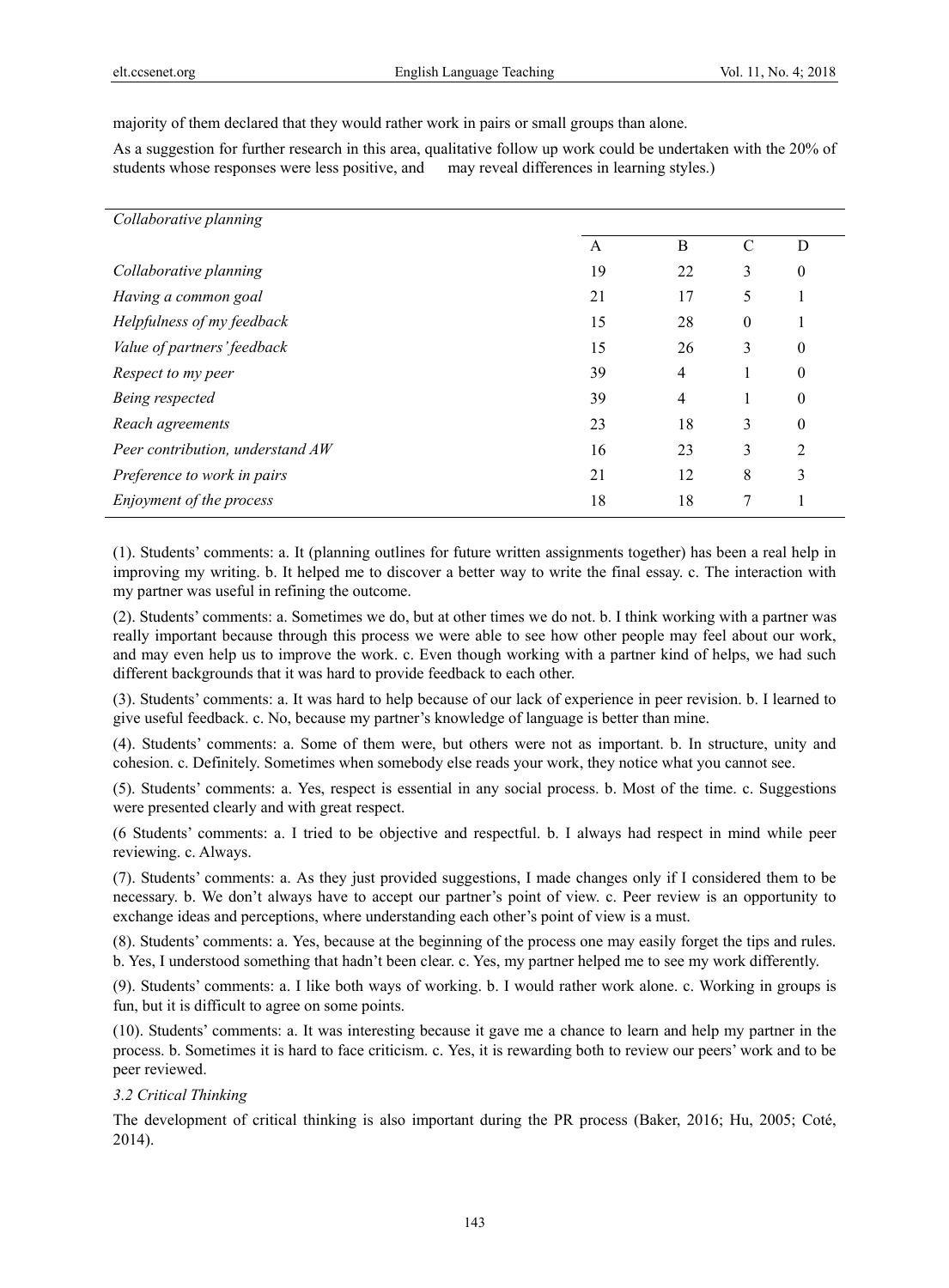

More than 75% of students responded positively to the vast majority of critical thinking indicators. While the ability to identify proper Academic Writing ranks slightly lower, students' comments reveal that progress is also being made in this area, and benefits will become more apparent over time. There were no totally negative answers (option D) in this category, just with respect to being able to identify a proper academic writing essay from one that is not. This possibly reflects the fact that students do not feel confident in their academic writing skills and ability to help others without an instructor's help. A large part of the group considers their peers worthy of this task and they took full advantage of peer review tool.

| Critical Thinking                     |                |    |                |                  |  |
|---------------------------------------|----------------|----|----------------|------------------|--|
|                                       | $\overline{A}$ | B  | C              | D                |  |
| Assess $(+)$ or $(-)$ of peer         | 20             | 19 | 5              | $\mathbf{0}$     |  |
| Reevaluate my paper                   | 28             | 12 | 3              |                  |  |
| PR based on evidence                  | 21             | 16 | 7              | $\theta$         |  |
| Give/receive feedback                 | 24             | 17 | 3              | $\theta$         |  |
| Helped identify obstacles             | 29             | 10 | 5              | $\theta$         |  |
| Understand peer review                | 29             | 10 | 5              | $\theta$         |  |
| Learned from peer                     | 24             | 16 | $\overline{4}$ | $\boldsymbol{0}$ |  |
| Analyzed own mistakes on peer's paper | 30             | 7  | 7              | $\mathbf{0}$     |  |
| Identify purporse and audience        | 24             | 15 | 5              | $\mathbf{0}$     |  |
| Identify proper AW                    | 27             | 11 | 5              |                  |  |
|                                       |                |    |                |                  |  |

(11). Students' comments: a. Yes, now I know how to do it properly. b. Sometimes, because each of us has their own forms of expression and only a teacher could really guide us. c. It was a hard task.

(12). Students' comments: a. Yes, with the teacher's help. b. Yes, because I had to revise some grammar and specific words in order to complete peer review. c. Yes, my partner's point of view helped me in this task.

(13). Students' comments: a. I think that I did, yes. b. There was not very much to correct. c. I think I encouraged my partner to write better.

(14). Students' comments: a. I was able to do so, but it was hard. b. Yes, I can. c. I think I still have limitations in doing so.

(15). Students' comments: a. Yes, definitely. b. Yes, and the final result was even better. c. Yes, and I saw the topic from a different perspective.

(16). Students' comments: a. Sometimes I did, some other times it was confusing. b. Yes, I consider it very useful. c. Yes, it helped us to see our previous mistakes.

(17). Students' comments: a. Yes, and it helped me to improve the final result. b. Yes, quite a bit. c. Yes, I learnt a lot.

(18). Students' comments: a. Yes. b. Kind of. c. Yes, because it is part of the process.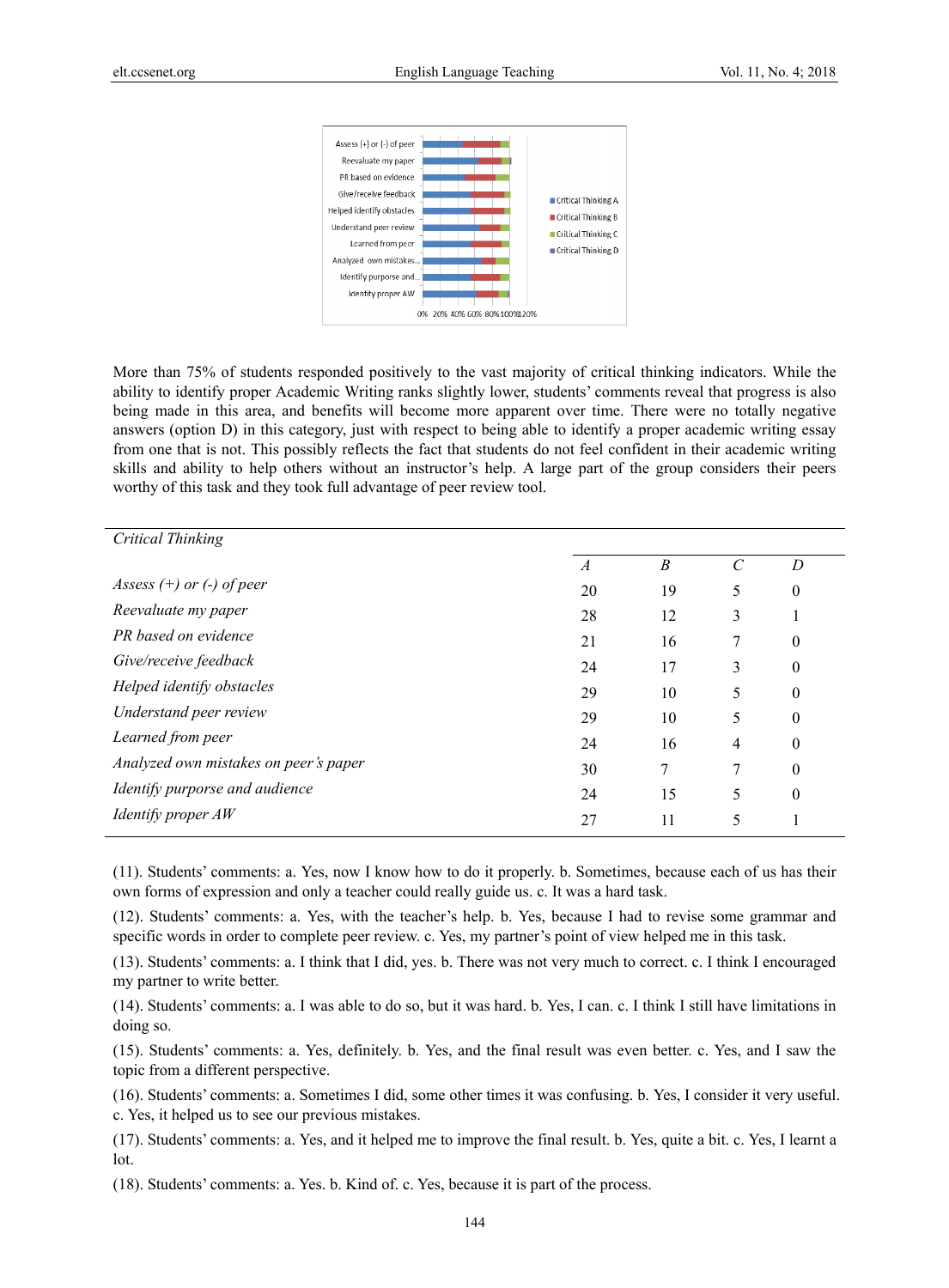(19). Students' comments: a. It is difficult. b. Not always. c. Yes, easily.

(20). Students' comments: a. Yes. b. After the course, I do agree with this statement. c. I am still in the process of developing this skill.3

#### *3.3 Quality of Composition*

Quality of composition is highly and beneficially affected in groups who undergo the Peer Review technique (Topping, 2009; Baker, 2016; Hu, 2005). 75% of students either agreed or strongly agreed that all aspects of written language and content had been positively impacted during the PR process. Ideas and structure seem to have derived greatest benefit overall, with cohesiveness and progress in the 2nd draft achieving slightly lower but still overwhelmingly positive results.



Students felt very confident in assisting their peers' written content as well as mistakes in structure and language use, but surprisingly felt less confident with writing mechanics. Interestingly, participants also showed self-reliance in changing content, cohesiveness and at the ideas level, too. This data may reflect the fact that academic writing was explained well, as well as the processes regarding how students were expected to help their peers, and the kind of comments they should accept in their follow-up work so as to achieve proper results in their academic essays. Notwithstanding, there are lower percentages of agreement in students accepting that their final draft made more sense than their first draft. Some of the group thought their compositional organization was not yet good enough, and some others were not sure if PR helped to improve their final outcome.

| Composition Quality               |                |    |                |                |
|-----------------------------------|----------------|----|----------------|----------------|
| Spelling and Punctuation          | $\overline{A}$ | B  | $\mathcal{C}$  | D              |
| Relevance and Adequacy            | 25             | 14 | 4              |                |
| <b>Grammar</b> and Structure      | 22             | 20 |                |                |
| Compositional Organization        | 21             | 19 | 4              | 0              |
| Authentic , Interesting, Engaging | 24             | 15 | 3              | 2              |
| Cohesiveness                      | 21             | 21 | $\overline{c}$ | 0              |
| Language Use                      | 20             | 18 | 6              | 0              |
| Successful 2nd draft              | 22             | 17 | 5              | $\theta$       |
| PR & AW                           | 16             | 22 | 5              |                |
| Sense of Writing                  | 26             | 14 | 2              | $\overline{c}$ |
|                                   | 22             | 18 | 3              |                |

(21). Students' comments: a. Yes. b. It is challenging for me. c. There is still a lot to learn.

(22). Students' comments: a. Yes, very much. b. Yes, I could. c. It is still difficult for me.

<sup>(23).</sup> Students' comments: a. Yes, but I have to make a huge effort to explain what I mean. b. Yes, I tried hard, and I think I fulfilled my expectations. c. Yes, I think so.

<sup>(24).</sup> Students' comments: a. It is confusing. b. I tried. c. I did my best.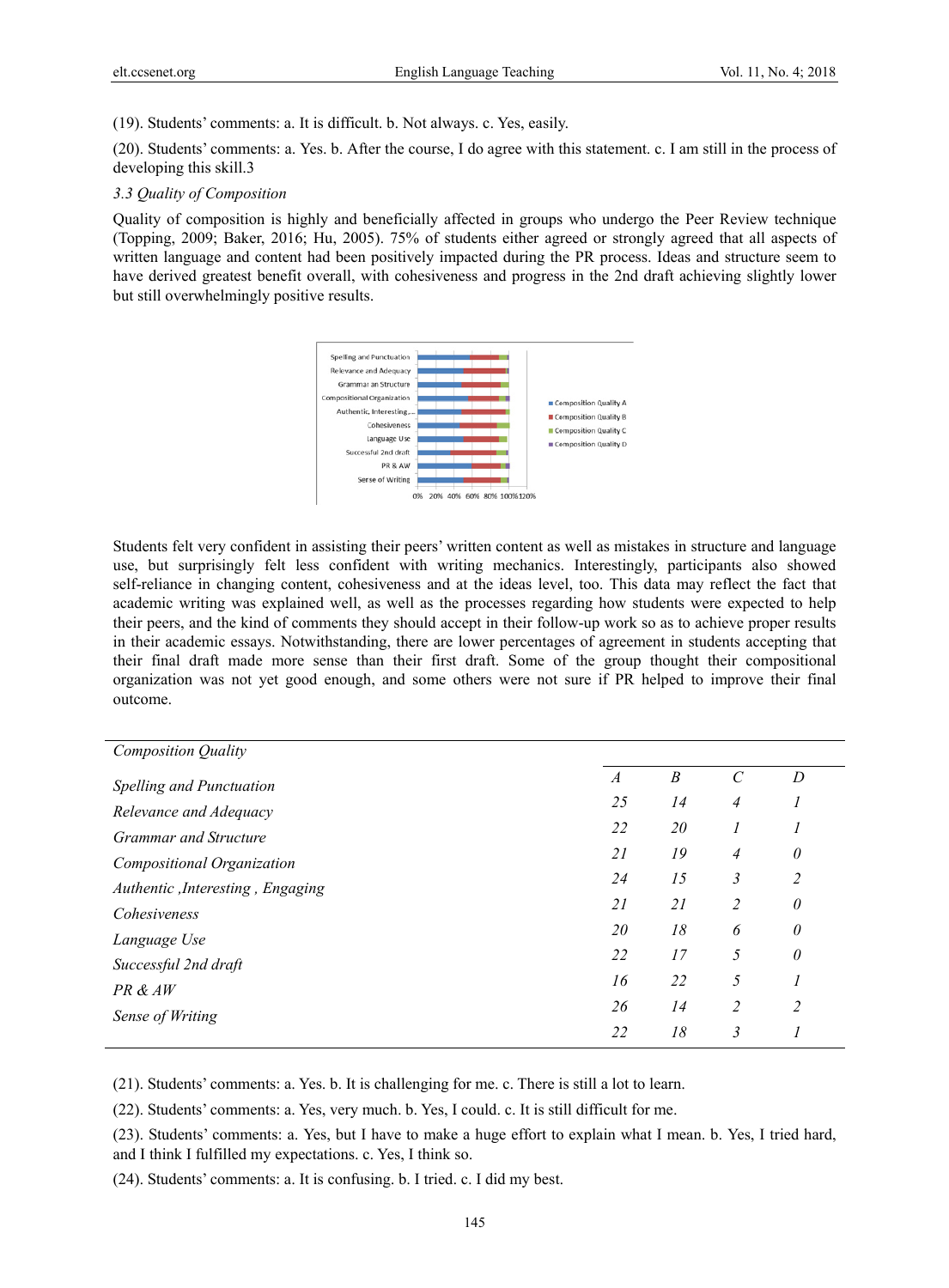(25). Students' comments: a. Yes, but what I find interesting is probably not so for others. b. What I wrote was honest and interesting. c. Yes, I could achieve this.

(26). Students' comments: a. Yes, especially the last one. b. I think so. c. Sometimes.

(27). Students' comments: a. Yes, and when I can't think of the right word or a phrase, I look it up in a dictionary or I ask my teacher for help. b. Yes, most of the time. c. Yes, but sometimes I felt I needed to use a different kind of vocabulary.

(28). Students' comments: a. I hope so. b. I don't think so. c. Yes, I did.

(29). Students' comments: a. Definitely. I learnt a lot. b. Yes, the process and methodology were helpful. c. It gave me a chance to improve.

 (30). Students' comments: a. I still have to improve. b. I did my best not to appear worse than I am in my partner's eyes. c. Yes, because PR provided a methodical process for writing.

#### **4. Discussion**

The results of this study are accounted for in terms of the social-constructivism view of learning in which one of the underlying premises is that classrooms must be seen as dynamic social systems. As discussed in the introduction, social interaction is essential to generate and consolidate knowledge (Vygotsky, 1978). In the case of L2 learning and teaching, "this means that learners first collaboratively construct knowledge as a joint activity, and then transform it into a mental one" (Shehadeh, 2011).

As can be seen from the results, the majority of students consider that planning their outlines for future writing assignments together is both useful and helpful for reaching more optimal outcomes at the end of the course. Another study shows that students perceive it as both a motivating and recommended methodology that facilitates the acquisition of learning at different levels (Planas et al., 2013) Furthermore, they think that it is easier to achieve better results if they work together. These results confirm Storch's (2005) findings. In her study 16 of the 18 students were positive about the experience. Similar results are also obtained in a different study in which 91.6% of students were generally positive of the peer review process. Students have indicated that they find the peer editing practice interesting, challenging and useful (Deni & Zainal, 2011).

Additionally, learners feel that they help their partners to improve somewhat and they are also helped by their peers, as well as being highly respected by them, and showing their classmates great respect too. Also, participants almost always reached agreements with their partner, even though this was not a particularly easy task. Generally speaking, peer reviewers guided each other in order to improve all aspects of their essays. One study that confirms this perception states that the activity of reviewing their partner's written assignments had brought increased confidence and enhanced subject knowledge, as well as appreciation of the intricacies of assessing their own and peers' work (Planas Lladó et al., 2013). Notably, despite encountering some small-scale difficulties such as doubt and uncertainty during the process, pair and group work was stated as being preferable to working individually. Also, students did seem to enjoy the peer review process as much as the researchers had expected, even though there were still some individuals who expressed negativity towards this tool. It is also important to mention that all of the students who circled option (c) or (d) in this part of the questionnaire had experienced some kind of emotional disagreement with their peer in an out-of-class environment. Perhaps the results might have been even more positive if some students had worked with people they got along better with.

Regarding critical thinking, most students felt they were able to assess their partner's paper and give valuable comments on it, they also felt able to re-evaluate their own paper having followed the PR process. (Vickerman, 2009) also gets similar results. He demonstrates that students assessing their peers' work are engaged in a cognitively demanding activity that broadens their understanding of the subject matter. Although they did not feel very confident identifying their partner's writing obstacles, they did feel they were skilled in giving and receiving constructive feedback, but not convincing the author to change their mind. There was high degree of recognition for critical thinking having improved in the second draft. A large number of students professed to learn what this method is for, and a significant proportion of them accepted they had learnt from their partner's comments and suggestions on their own essay. Perhaps one of the most positive findings for the researchers was that participants referred back to their own mistakes while reading and assessing their partner's essay. Although learners were able to identify the purpose and the audience that the task required, it didn't appear to be easy to accomplish or address these appropriately. Another important point, which will be very useful in students' future careers as well as in language learning is the fact that the best part of the group was able to differentiate appropriate academic writing from that which is not properly written.

Learners' comments on their quality of their compositions reflected the following. A large number of them stated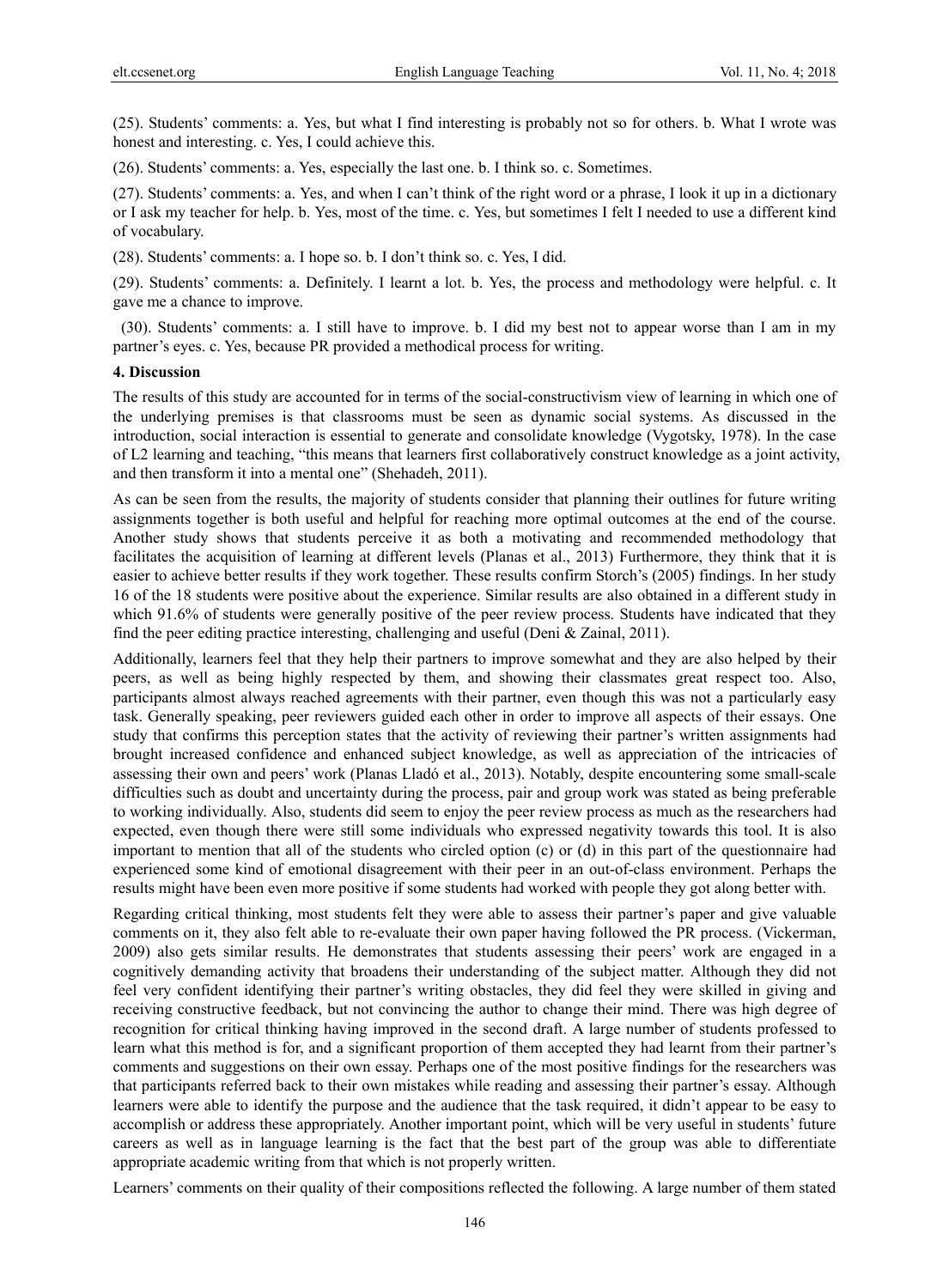they could totally or almost completely improve on essay mechanics, or grammar and structure. In their research about students' perception, Planas and Lladó et al. (2013) reveal that students consider that peer assessment has made them think, learn more and be more structured than some tutor-based assessments. They regarded the content of their written production to be relevant and appropriate for academic writing. Just a few of them thought that the compositional organisation and format of their paper did not fulfil the requirements of academic writing. Furthermore, students found that the ideas that they had developed were interesting, authentic and engaging. Learners were doubtful about how cohesive their essays were. Interestingly, the language they used was seen to be varied and appropriate to the subject matter. However, they were not sure if they had met their partner's and teacher's expectations in their final version. A large number of students stated that the peer review process had favoured their ability to write. The majority of them considered that their writing now makes more sense after the course.

It should be mentioned that students were aware they would be evaluated on the quality of feedback given, which, on the other hand, would not affect the author's grade at all. This fact could be crucial for the final outcomes to be as good as expected. It was repeatedly explained that the reviewer's feedback would under no circumstance alter the author's evaluation, while the reviewer's score would be highly influenced by the type of comments given, and any changes that their feedback prompted in their peer's subsequent work.

Instructors need to know that many factors influence the students' perception about the process of peer review. First of all, acceptance of the classmate who they choose to work with, at the beginning of the process, but mostly during the course. Secondly, the tutor's approach is important. They should guide but not get so involved that students depend on the teacher's comments and feedback practically as much as their peer's judgement, so results do not become manipulated or subjective. Third, an extended and repeated explanation of the peer review process is crucial, as in the Ecuadorian environment this tool is scarcely used at school or even at university level. And, finally, even though it was stated that a teacher's intervention is not something we would expect, their help is instrumental in case of disagreements about grammar, vocabulary or mechanics, or even to clarify students' confusion over content.

## **5. Conclusion**

The majority of published material on the topic of PR is focused on considerably different aspects in comparison to this research paper, as emphasis is usually placed on the scholars' perspective on this topic, whose views centre on only one of the points included in this research initiative. Notwithstanding, this investigation was carried out to discover students' perceptions on collaborative learning, critical thinking and progress with composition quality. Thus, answering the questions of this study one by one, the following conclusions can be drawn:

## *After undergoing the peer review process, do students agree that it helped them to improve their collaborative work competence?*

It is evident from this study that, overall, students regard the PR method as a useful strategy to improve their collaborative work skills in prewriting activities as well as during the process of academic writing, because they feel they and their partner have a common goal together. They also feel empowered because they believe their contributions are useful. Hence, they enjoyed the process because they respected others and felt respected themselves, even though they felt they would've needed more training to be able to prompt more fundamental change in their partners' writing.

Similar to another research paper (Fernandez Dobao & Blum, 2012) the vast majority of students considered peer review a very helpful tool to learn more, to broaden vocabulary and consider structural and communicational mistakes.

# *Is peer review regarded by students to be a tool fomenting critical thinking skills?*

Learners commonly expressed that they were perfectly able to make changes to their peers' mechanics, grammar, and vocabulary choices, as well as aspects of content and communication, even though they did not feel very confident about how beneficial this would be for their peers. One meaningful position worth a mention is that participants stated the PR process had helped them to re-evaluate their own paper and see it from a different perspective.

#### *Do students perceive the peer review method as useful in the development of academic writing skills?*

In the end, more than 70% of participants noted that PR had helped them in improving various aspects of their writing such as mechanics, grammar and structure, content, compositional organization and format, cohesiveness, creativity, and language use. More than half of the students considered that all the aforementioned aspects were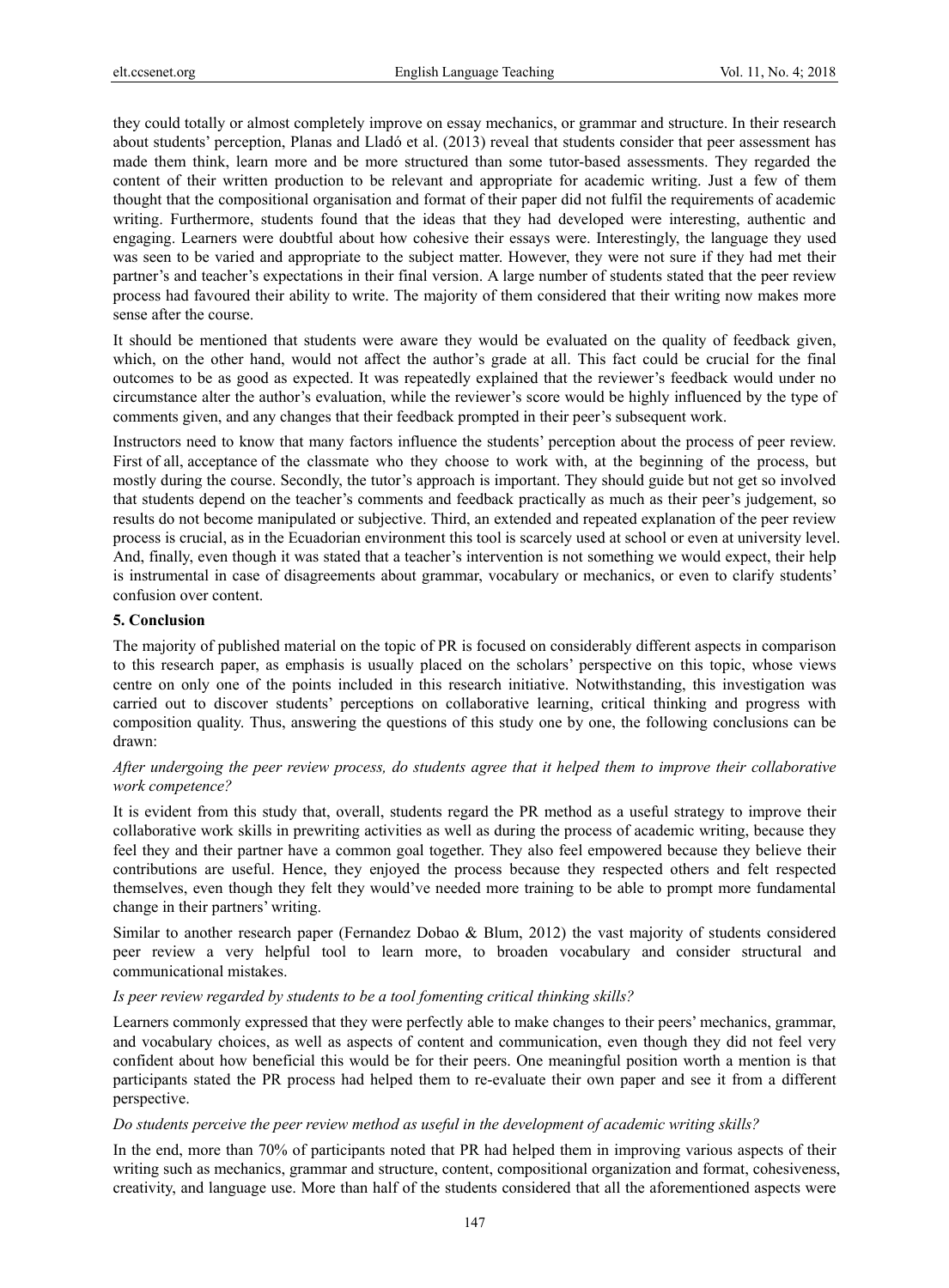## highly influenced by the PR method.

## *Do learners recognize this method to be of equal importance as professors and researchers do?*

The vast majority of students approved of this method, and no one expressed opinions against it. Nevertheless, the feedback was carried out immediately after the course. Given that the results of the outgoing students who took part in this course show a transformation in their writing ability (according to their final results assessed by the researchers), as well as the quality of their collaborative work and critical thinking skills (according to learners' self-evaluations), any future academic studies should focus on the long-term effects of PR within an academic writing course to reveal whether this strategy works only in the short-term, because, as is widely recognised, researchers' objectives pursue life-long changes in university students.

In the current study it has been proven in many ways, that students perceived peer review activities to actually help their progress in writing skills, and acknowledge that the end- result was greatly different in comparison to the first draft when PR was not used. Moreover, students considered the peer review method as a useful strategy for improving their collaborative work skills in pre-writing activities, as well as during the academic writing process. They also felt empowered because they noticed that their contributions were useful. Therefore, they enjoyed the process because they respected others and felt respected, even though they were aware that they would need more training to be able to do the job optimally. The vast majority of students consider peer review a very useful tool for learning more, expanding vocabulary and considering structural and communication errors. Indeed, they acknowledged that the end-result was extremely different in comparison to the first draft when PR was not used, as has also been shown in another study (Riazantseva, 2012).

This research is not without limitations. Perhaps if students' discussions had been recorded, we could have gained a clearer perspective on whether peer review does generate true collaborative work and development of critical thinking. Furthermore, if interviews had been conducted, we would have had a clearer vision of why certain students did not empathize with this pedagogical tool. Another limitation of this study could be the fact that the same task was carried out with all groups; another could be that the analyses were carried out on the same essay (from listing points to the final draft), so no other types of essay which might include other topics and lexical range have been taken into account.

Any future academic studies should focus on the long-term effects of PR within an academic writing course to reveal whether this strategy works only in the short-term, because, as is widely recognised, researchers' objectives pursue life-long changes in university students.

What distinguishes this piece of research is that, in contrast to previous studies which examined only one of the aspects described in this research, i.e. either collaborative learning, or critical thinking, or its effect on composition quality, it examines students' responses on all three of these aspects. Additionally, the current study was carried out using five authentic writing and prewriting tasks. Furthermore, the results were broadly positive because reading comprehension and grammatical exercises were carried out alongside videos and subsequent debates and activities which stimulated improvements in learners' collaborative work, critical thinking and composition quality.

#### **Acknowledgments**

This project succeeded in reaching its final outcome thanks to the support, effort and assistance of a great many people and we feel extremely privileged to mention them upon the completion of this research.

We owe our deep gratitude to the Pontificia Universidad Católica del Ecuador, especially to its Investigation Department and its former director, Rommel Montúfar, who provided us with the opportunity to start and complete the project which lead to this article being published. We are extremely thankful to the same department's current director, Enrique Gea, for giving such kind support and guidance, despite his busy schedule.

We would also like to thank our students, who were participants in the project, although it would be difficult to name all of them.

We mustn't forget to acknowledge with great respect our editor Joanne Welling, and of course Narine Sargsyan, whose material formed the cornerstone of our project. Finally, of course, our research assistants, Estephany García and Edwin Montesdeoca, without whose help explaining the peer review tool would have been more difficult, as their background is closer to that of our students and they were able to lend a different perspective to this study.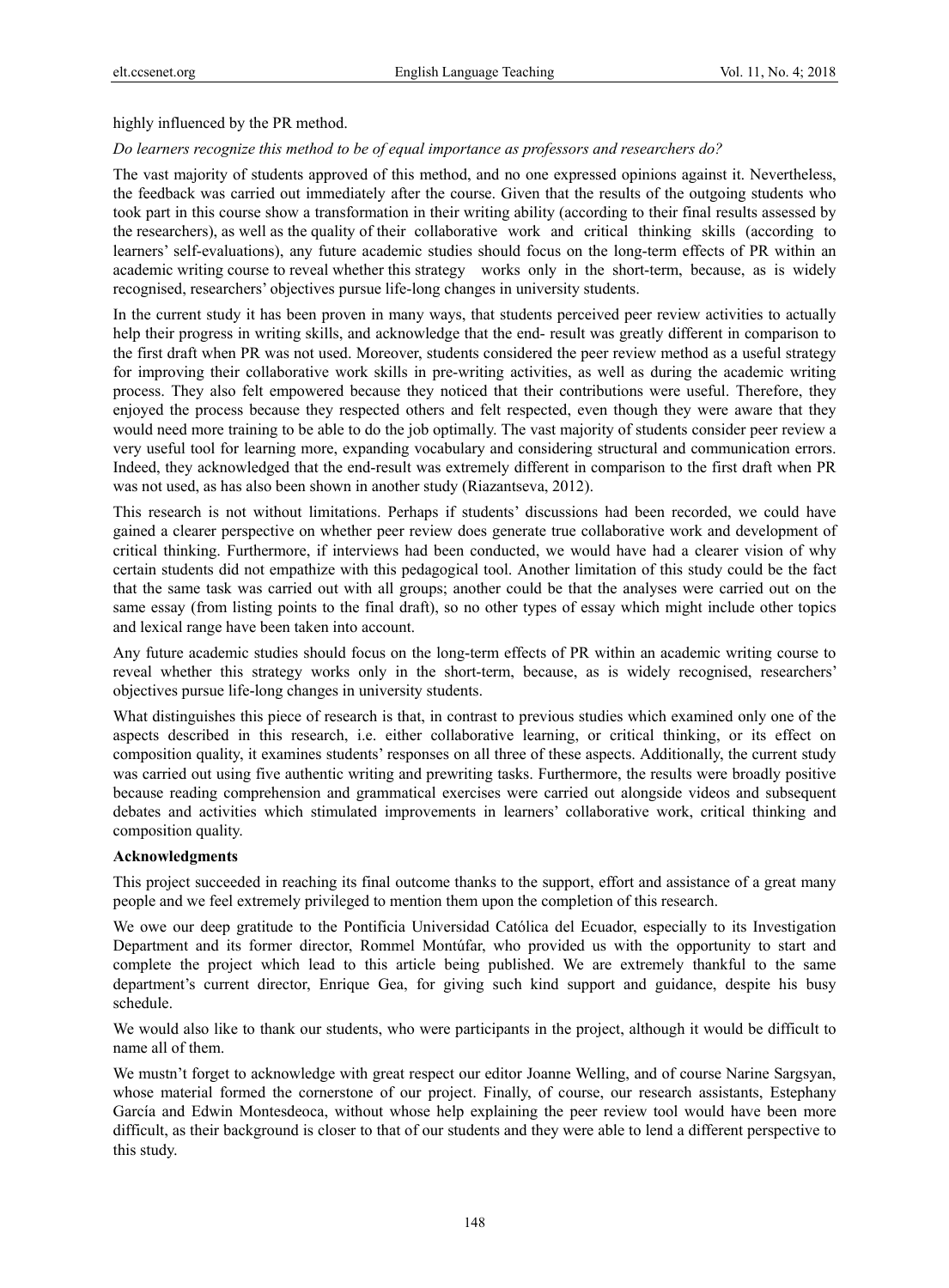#### **References**

- Baker, K. (2016). Peer Review as a Strategy for Improving Students' Writing Process. *Active Learning in Higher Education,* 1-14. https://doi.org/10.1177/1469787416654794
- Birenbarum, M. (1996). Alternatives in Assessment of Achievement, Learning Processes and Prior Knowledge. *Higher Education, 22*, 17-30.
- Boud, D., & Molloy, E. (2013). Rethinking models of feedback for learning. In The challenge of design. Assessment & Evaluation in Higher Education (pp. 698-712).
- Cheng, P. (2009). Integrating Online Peer Reviews into a College Writing Class in Taiwan. *PhD dissertations.* Indiana University.
- Coté, R. (2014). Peer Feedback in Anonymous Peer Review in an EFL Writing Class in Spain. *Gist Education and Learning Research Journal, 9*, 67-87.
- Crossman, J., & Kite, S. (2012). Facilitating Improved Writing among Students through Directed Peer Review. *Higher Education Research and Development, 13*(3), 219-229. https://doi.org/10.1177/1469787412452980
- Deni, A. R., & Zainal, I. Z. (2011). Peer-editing Practice in the Writing Classroom: Benefits and Drawbacks. *Advances in Language and Literacy Studies, 2*(1), 92-107. https://doi.org/10.7575/aiac.alls.v.2n.1p.92
- Douchy, F., Segers, M., & Sluijsmans, D. (1999). The Use of Self-, Peer and Coassessment in Higher Education: a Review. *Studies in Higher Education, 24*(3), 331-350. https://doi.org/10.1080/03075079912331379935
- Evans, C. (2013). Making Sense of Assessment Feedback in Higher Education *Review of Educational Research, 1,* 83, 70-120.
- Fernández Dobao, A., & Blum, A. (2012). Collaborative Writing Tasks in the L2 Classroom: Comparing Group, Pair, and Individual Work. *Journal of Second Language Writing, 21*, 40-58. https://doi.org/10.1016/j.jslw.2011.12.002
- Gielen, M., & De Wever, B. (2015). Structuring Peer Assessment: Comparing the Impact of the Degree of Structure on Peer Feedback Content. *Computers in Human Behavior, 52*, 315-325. https://doi.org/10.1016/j.chb.2015.06.019
- Hammond, J., & Macken-Horarik, M. (1999). Critical Literacy: Challenges and Questions for ESL Classrooms. *TESOL Quarterly, 33*(3), 528-544. https://doi.org/10.2307/3587678
- Hanrahan, S., & Isaacs, G. (2010). Assessing Self- and Peer-assessment: The Students' views. *Higher Education Research and Development, 20*(1), 53-70. https://doi.org/10.1080/07294360123776
- Hodges, G. C. (2002). Learning through collaborative writing. *Reading, 36*, 4e10.
- Hu, G. W. (2005). Using Peer Review with Chinese ESL Student Writers. *Language Teaching Research, 9*, 321-342. https://doi.org/10.1191/1362168805lr169oa
- Jacobs, E. (1981). *Testing ESL Composition: a Practical Approach* (1st ed.) Newbury House. Rowley: MA.
- Jegerski, J., & Ponti, E. (2014). Peer Review among Students of Spanish as a Heritage Language: the Effectiveness of a Metalinguistic Literacy Task. *Linguistics and Education, 26*, 70-82. https://doi.org/10.1016/j.linged.2014.03.002
- Kim, S. (2015). Preparing English Learners for Effective Peer Review in the Writers' Workshop. *The Reading Teacher, 68(*8), 599-603. https://doi.org/10.1002/trtr.1358
- Kuiken, F., & Vedder, I. (2002b). Collaborative writing in L2: The effect of group interaction on text quality. In S. Ransdell, & M. Barbier (Eds.), *New directions for research in L2 writing* (pp. 169-188). Dordrecht: Kluwer. Lantolf.
- Martin, F., & Provost, S. (2014). Teaching Students To Discriminate Between Good And Poor Writing. *Procedia - Social and Behavioral Sciences, 141*, 205-209. https://doi.org/10.1016/j.sbspro.2014.05.036
- Neumann, H., & McDonough, K. (2015). Exploring student interaction during collaborative prewriting discussions and its relationship to L2 writing. *Journal of Second Language Writing,* 27, 84-104. https://doi.org/10.1016/j.jslw.2014.09.009
- Nicol, D., & Macfarlane-Dick, D. (2006). Formative Assessment and Self regulated Learning: a Model and Seven Principles of Good Feedback Practice. *Studies in Higher Education, 31*(2), 199-218. https://doi.org/10.1080/03075070600572090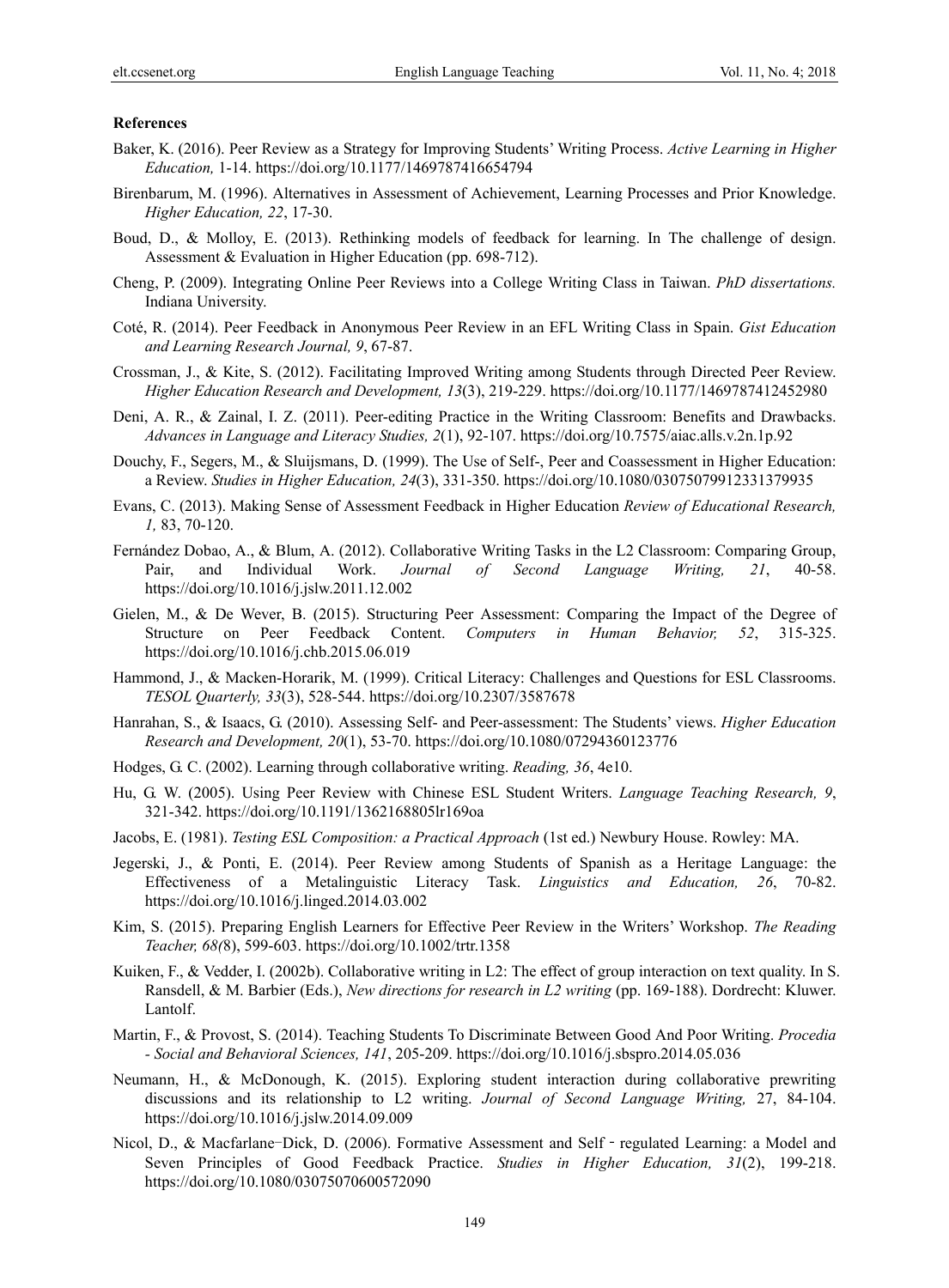- Pally, M. (1997). Critical Thinking in ESL: an Argument for Sustained Content. *Journal of Second Language Writing, 6*(3), 293-311. https://doi.org/10.1016/S1060-3743(97)90016-3
- Planas Lladó, A., Soley, L. F., Fraguell Sansbelló, R. M., Pujolras, G. A., Planella, J. P., Roura-Pascual, N., & Moreno, L. M. (2014). Student perceptions of peer assessment: an interdisciplinary study. *Assessment & Evaluation in Higher Education, 39*(5), 592-610. http://doi.org/10.1080/02602938.2013.860077
- Riazantseva, A. (2012). Outcome measure of L2 writing as a mediator of the effects of corrective feedback on students' ability to write accurately. *Science Direct, 40*, 421-430. https://doi.org/10.1016/j.system.2012.07.005
- Shehadeh, A. (2011). Effects and Student Perceptions of Collaborative Writing in L2). *Journal of Second Language Writing, 20*, 286-305. https://doi.org/10.1016/j.jslw.2011.05.010
- Storch, N. (2005). Collaborative writing: Product, process, and students' reflections. *Journal of Second Language Writing, 14*(3), 153-173. https://doi.org/10.1016/j.jslw.2005.05.002
- Thomas, T. A. (2014). Developing team skills through a collaborative writing assignment. *Assessment and Evaluation in Higher Education, 39*(4), 479-495. https://doi.org/10.1111/j.1467-8535.2010.01059.x
- Topping, K. (2009). Peer Assessment. *Theory into Practice, 48*(1), 20-27. https://doi.org/10.1080/00405840802577569
- Vickerman, P. (2009). "Student Perpectives on Formative Peer-assessment: An Attempt to Deepen Learning?" *Assessment & Evaluation in Higher Education, 25*, 149-170.
- Vygotsky, L. S. (1978). *Mind and society.* Harvard University Press.
- Wigglesworth, G., & Storch, N. (2012). What role for collaboration in writing and writing feedback. *Journal of Second Language Writing, 21*, 364-374. https://doi.org/10.1016/j.jslw.2012.09.005
- Yang, Y. (2011). A reciprocal peer review system to support college students' writing. *British Journal of Educational Technology, 42*(4), 687-700. https://doi.org/10.1111/j.1467-8535.2010.01059.x
- Zare, P. (2015). Critical Thinking Skills among EFL/ESL Learners: a View of Literature. *Language in India, 15*(11), 241-257.

#### **Appendix**

#### **OUESTIONNAIRE**

The first questionnaire is about collaborative learning (CL) and includes the following statements:

(1). Planning outlines for our future writing assignments together helped me with the final outcome.

(2). I feel that my partner and I have a common goal, and together it is easier to reach it. (3). I feel that my contributions are helpful for my partners to improve their work.

- (4). My partners' contributions were of great value in helping me produce a high-quality paper.
- (5). I felt respected during the peer review process.
- (6). I showed my partner respect.
- (7). My partner and I could easily reach agreements.

(8). My partner helped me better understand the format and features of academic writing. (9). I would rather work in pairs or a group of three than alone.

(10). I enjoyed the peer review process.

The second questionnaire was linked to critical thinking (CT), and consisted of the points below:

- (11). I was able to assess the strengths and weaknesses of my partner's paper.
- (12). Through the process of peer review, I was able to re-evaluate my paper.
- (13). I helped my partner to identify their writing obstacles and overcome them.
- (14). I felt able to give and receive constructive feedback.
- (15). My second draft provided evidence that I could approach the topic from different perspectives.
- (16). I feel I understand what the peer review process is for.